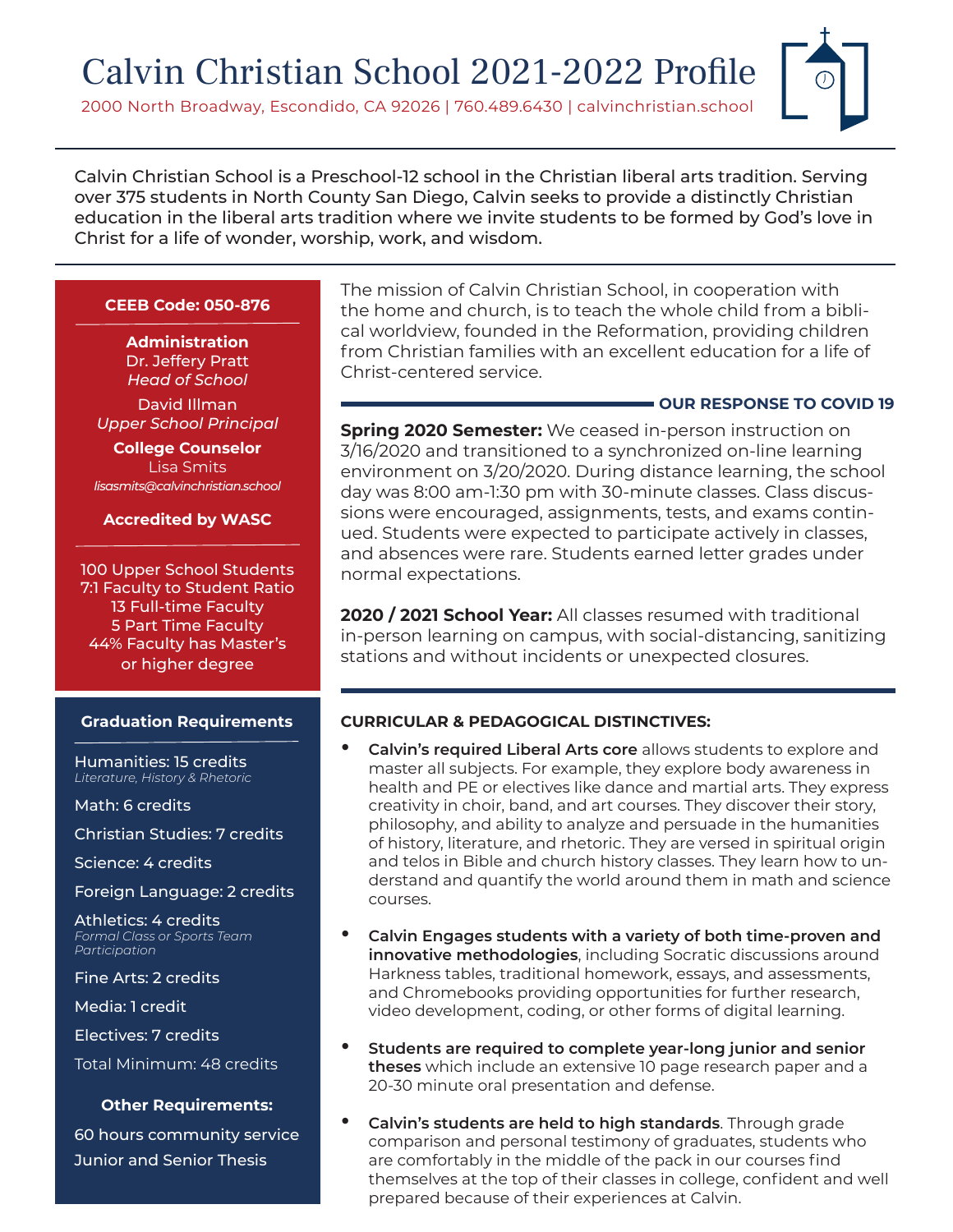# Calvin Christian School 2021-2022 Profile

2000 North Broadway, Escondido, CA 92026 | 760.489.6430 | calvinchristian.school



**Calvin offers a variety of Honors and AP courses** for students who want to challenge themselves. Additionally, students have attempted and passed AP Exams in subjects we do not teach because of their foundation in what we do offer, such as AP Language or AP Spanish Literature. Calvin Christian has historically high pass rates on these tests and they are available to all students.

#### **Class Size: 20**

College Bound: 100% 4-year: 90% 2-year: 10%

## **Class Rank and GPA** Highest GPA: 4.22 Average GPA: 3.55

*with only 20 students, GPA distribution nor class rank are provided.*

> **Test Scores Classes of 20-22**

Total Median SAT: 1169 Mean EBRW: 581 Mean Math: 586

Mean ACT: 25 Mean English: 25 Mean Math: 25 Mean Reading: 26 Mean Science: 24

#### **AP & Honors Courses**

AP US History AP English Literature AP Biology AP Spanish AP Calculus

English 10 Honors Spanish 3 Honors Physics Honors Pre-Calculus Honors Spanish 4 Honors

## **CO-CURRICULAR DISTINCTIVES:**

- **• Calvin's Internship Program** allows students to use what they have learned to give back and serve the community. Select students are chosen by teachers for a specific discipline to go beyond that of a Teacher's Aid, not only participating in grading and organization of classes, but also teaching, crafting lesson plans with anticipatory sets, and receiving feedback from their master teacher to encourage them to be a vital part of forming their learning community.
- **• Calvin's Interm Week and Field Trips** bring our classrooms beyond the walls of the school. Taking advantage of our Southern California location with field trips to sites of geographical or cultural significance such as Shakespeare productions at the Old Globe in Balboa Park. We also dedicate a week to allowing students to choose a unique course to explore an elective such as hiking, natural photography, film as literature, museum tours. Our interim offerings give students further opportunities to explore new areas of interest and experience the beauty around them.
- **• Required Participation in our House system** fosters community across 9-12th grades. House life encompasses all aspects of student culture with student-led assemblies, retreats, service days, academic and athletic competitions, and social events.
- **• Our House Leadership Program** allows students to focus on administrative and strategic planning skills, creating healthy culture and teams, while mentoring and nurturing relationships across grades.
- **• Calvin's Vibrant Student Life Program:** adds to the educational experience. All students find people with similar interests during the built-in club time where together they create the Yearbook, start campus gardens, perfect their ping-pong skills or analyze comic books. Giving students experience in leadership, event planning and grant writing that enrich the education of the whole child beyond the bounds of pure academics.

## **CLASS OF 2022 DISTINCTIVES:**

- **• As Founding members of the house system** the class of 2022 has helped create and shape what the house system will look like at Calvin. Their leadership and creativity will have a lasting impact.
- **• Sixty Percent of this Class have attended Calvin for the entirety of their education**, this requires daily lessons in patience, grace, respect and humility. These students have cultivated deep friendships, and an appreciation for differences in others.